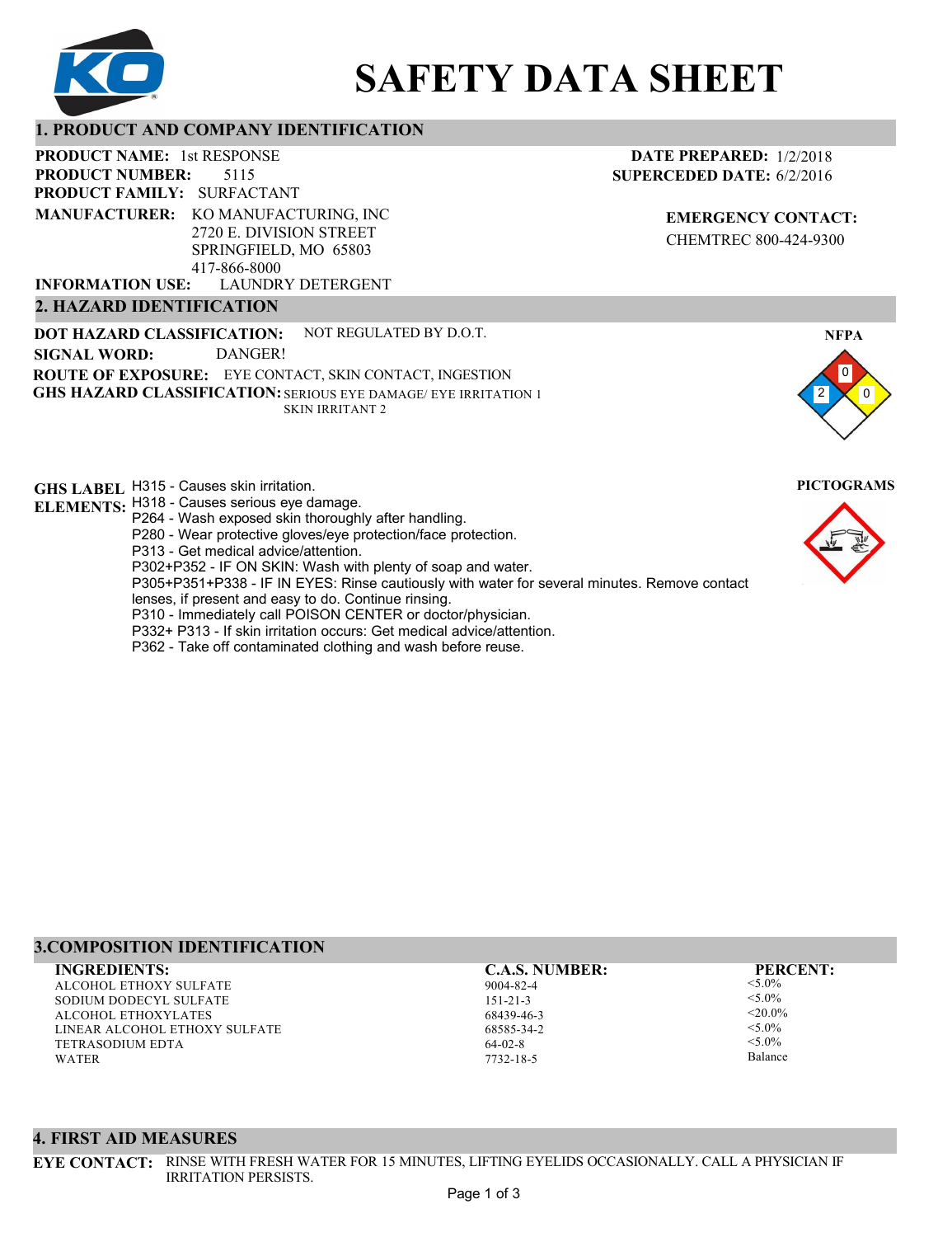### **4. FIRST AID MEASURES - CONTINUED**

**SKIN CONTACT:** RINSE WITH PLENTY OF FRESH WATER AND REMOVE CONTAMINATED CLOTHING IMMEDIATELY. CALL A PHYSICIAN IF IRRITATION PERSISTS.

**INGESTION:** RINSE MOUTH WITH FRESH WATER. DO NOT INDUCE VOMITING. CALL A PHYSICIAN IMMEDIATELY. IF CONSCIOUS, GIVE LARGE QUANTITIES OF WATER. DO NOT GIVE ANYTHING BY MOUTH IF UNCONSCIOUS.

**INHALATION:** IF OVERCOME BY EXPOSURE, REMOVE VICTIM TO FRESH AIR IMMEDIATELY. GIVE OXYGEN OR ARTIFICIAL RESPIRATION AS NEEDED. CALL A PHYSICIAN IMMEDIATELY.

## **5. FIRE FIGHTING MEASURES**

**FLAMMABLE PROPERTIES:** NON FLAMMABLE.

**FLASH POINT:** DOES NOT FLASH

**SUITABLE EXTINGUISHING MEDIA:** DRY CHEMICAL, FOAM OR CARBON DIOXIDE, WATER SPRAY.

**UNSUITABLE EXTINGUISHING MEDIA:** NOT ESTABLISHED.

**SPECIFIC HAZARDS ARISING** NONE KNOWN.

**FROM THE CHEMICAL:**

**PROTECTIVE EQUIPMENT AND PRECAUTIONS FOR FIREFIGHTERS:** APPPROVED) AND FULL PROTECTIVE GEAR. WEAR SELF-CONTAINED BREATHING APPARATUS (PRESSURE DEMAND MSHA/NIOSH

## **6. ACCIDENTAL RELEASE MEASURES**

**PERSONAL PRECAUTIONS:** AVOID CONTACT WITH EYES AND SKIN. SPILL AREA MAY BE SLIPPERY. WEAR PROPER PROTECTIVE EQUIPMENT WHEN DEALING WITH RELEASE.

**ENVIRONMENTAL PRECAUTIONS:** CONTAIN SPILL TO AVOID RELEASE TO THE ENVIRONMENT. KEEP CONTAINER TIGHTLY CLOSED WHEN NOT IN USE.

**METHODS FOR CONTAINMENT** COLLECT FOR DISPOSAL USING AN INERT ABSORBENT MATERIAL AND TRANSFER TO A **AND CLEAN-UP:** CONTAINER FOR REUSE OR DISPOSAL.

## **7. HANDLING AND STORAGE**

**HANDLING:** HANDLE WITH CARE AND AVOID CONTACT WITH EYES AND SKIN. ALWAYS WEAR PROPER CHEMICAL RESISTANT PROTECTIVE EQUIPMENT 29CFR1910.132-138. WASH THOROUGHLY AFTER HANDLING.

**STORAGE:** STORE IN A COOL, DRY PLACE. KEEP OUT OF REACH OF CHILDREN. KEEP LID TIGHTLY CLOSED WHEN NOT IN USE.

## **8. EXPOSURE CONTROLS/PERSONAL PROTECTION**

**ENGINEERING CONTROLS:** NONE REQUIRED UNDER NORMAL USE.

**EYE / FACE PROTECTION:** CHEMICAL SAFETY GLASSES.

**SKIN PROTECTION:** CHEMICAL RESISTANT GLOVES.

**THRESHOLD LIMIT VALUE (TLV):** NOT ESTABLISHED.

## **9. PHYSICAL AND CHEMICAL PROPERTIES**

**PHYSICAL STATE:** LIQUID. **APPEARANCE: ODOR: BOILING POINT: FREEZING POINT:** NOT ESTABLISHED. **SPECIFIC GRAVITY:** 1.01 **pH (1%): EVAPORATION RATE:** NOT ESTABLISHED. **FLASH POINT: LOWER FLAMMABILITY/EXPLOSIVE LIMIT:** NOT ESTABLISHED. **UPPER FLAMMABLE/EXPLOSIVE LIMIT:** NOT ESTABLISHED. **AUTO-IGNITION TEMPERATURE:** NOT ESTABLISHED. NOT ESTABLISHED. 8.0-9.0 DOES NOT FLASH PURPLE LIQUID. MILD CITRUS SCENT.

**VISCOSITY: REALITIVE DENSITY:** 8.4 LBS./GL. **SOLUBILITY: VAPOR PRESSURE:** NOT ESTABLISHED. **VAPOR DENSITY:** NOT ESTABLISHED. **DECOMPOSITION** NOT ESTABLISHED. **TEMPERATURE: PARTICAL COEFFICIENT:** NOT ESTABLISHED. **N-OCTANOL/WATER** NOT ESTABLISHED. SOLUBLE.